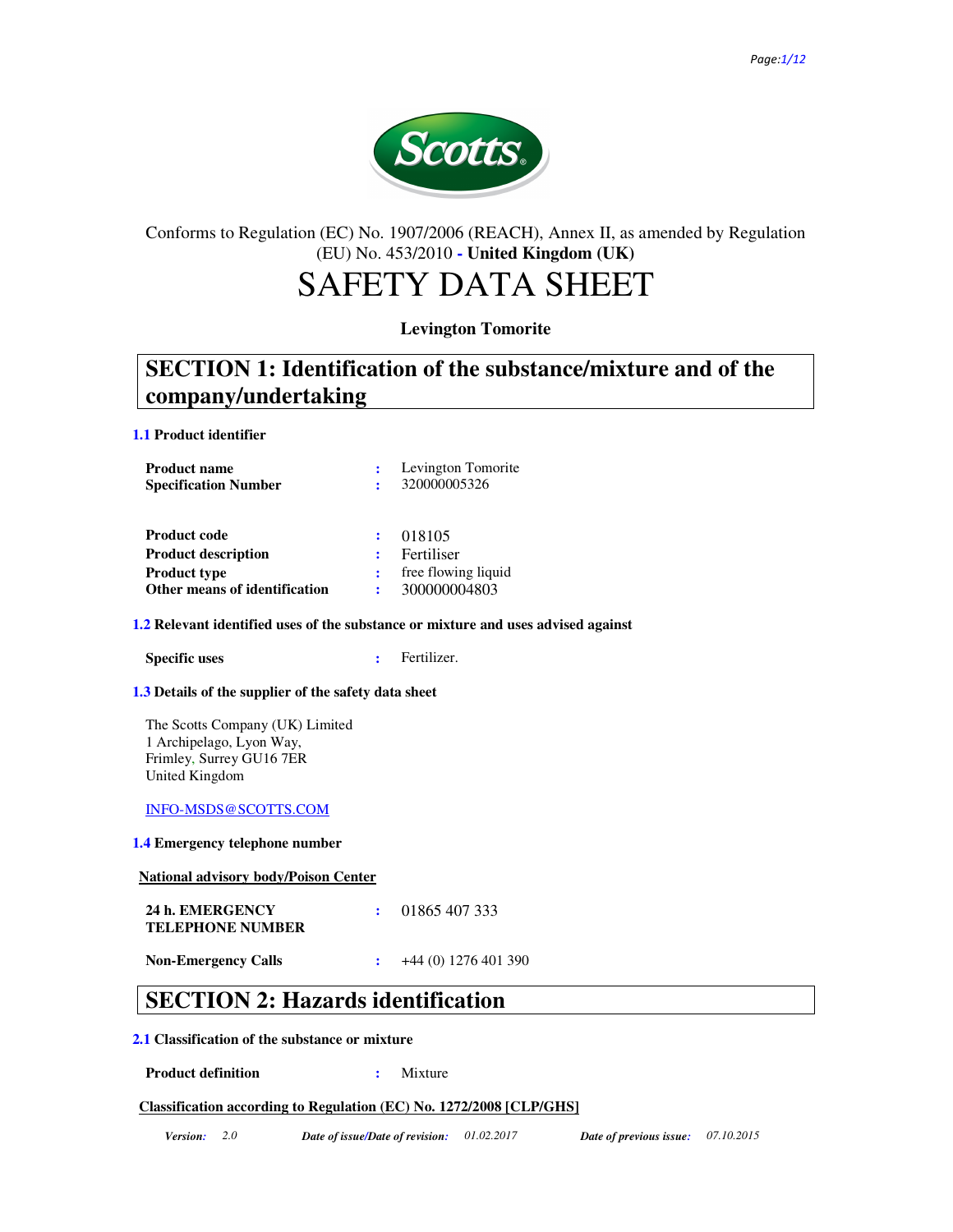Conforms to Regulation (EC) No. 1907/2006 (REACH), Annex II, as amended by Regulation (EU) No. 453/2010

#### *Levington Tomorite Page:2/12*

### Not classified.

The product is not classified as hazardous according to Regulation (EC) 1272/2008 as amended.

See Section 16 for the full text of the H statements declared above. See Section 11 for more detailed information on health effects and symptoms.

#### **2.2 Label elements**

| <i>L</i> Ladu Gumun                                                                                                                                   |                          |                                                                                    |
|-------------------------------------------------------------------------------------------------------------------------------------------------------|--------------------------|------------------------------------------------------------------------------------|
| Signal word<br><b>Hazard statements</b>                                                                                                               | $\ddot{\cdot}$<br>÷      | No signal word.<br>No known significant effects or critical hazards.               |
| <b>Precautionary statements</b>                                                                                                                       |                          |                                                                                    |
| <b>General</b><br><b>Prevention</b><br><b>Response</b>                                                                                                | $\ddot{\cdot}$<br>÷<br>÷ | Not applicable<br>Not applicable.<br>Not applicable.                               |
| <b>Storage</b>                                                                                                                                        | ÷                        | Store out of direct sunlight in a cool place.<br>Store between 0 and 30 degrees C. |
| <b>Disposal</b><br><b>Supplemental label elements</b>                                                                                                 | ÷<br>÷                   | Not applicable.<br>Not applicable.                                                 |
| <b>Annex XVII - Restrictions on the</b><br>manufacture, placing on the<br>market and use of certain<br>dangerous substances, mixtures<br>and articles | ÷                        | Not applicable.                                                                    |
| <b>Special packaging requirements</b>                                                                                                                 |                          |                                                                                    |
| <b>Containers to be fitted with</b>                                                                                                                   | ÷                        | Not applicable.                                                                    |
| child-resistant fastenings<br><b>Tactile warning of danger</b>                                                                                        | ÷                        | Not applicable.                                                                    |
| 2.3 Other hazards                                                                                                                                     |                          |                                                                                    |
| Substance meets the criteria for<br><b>PBT</b> according to Regulation<br>(EC) No. 1907/2006, Annex XIII                                              | ÷                        | Not applicable.                                                                    |
| Substance meets the criteria for<br>vPvB according to Regulation<br>(EC) No. 1907/2006, Annex XIII                                                    | $\ddot{\cdot}$           | Not applicable.                                                                    |

## **SECTION 3: Composition/information on ingredients**

#### **3.2 Mixtures :** Mixture

There are no ingredients present which, within the current knowledge of the supplier and in the concentrations applicable, are classified as hazardous to health or the environment, are PBTs, vPvBs or Substances of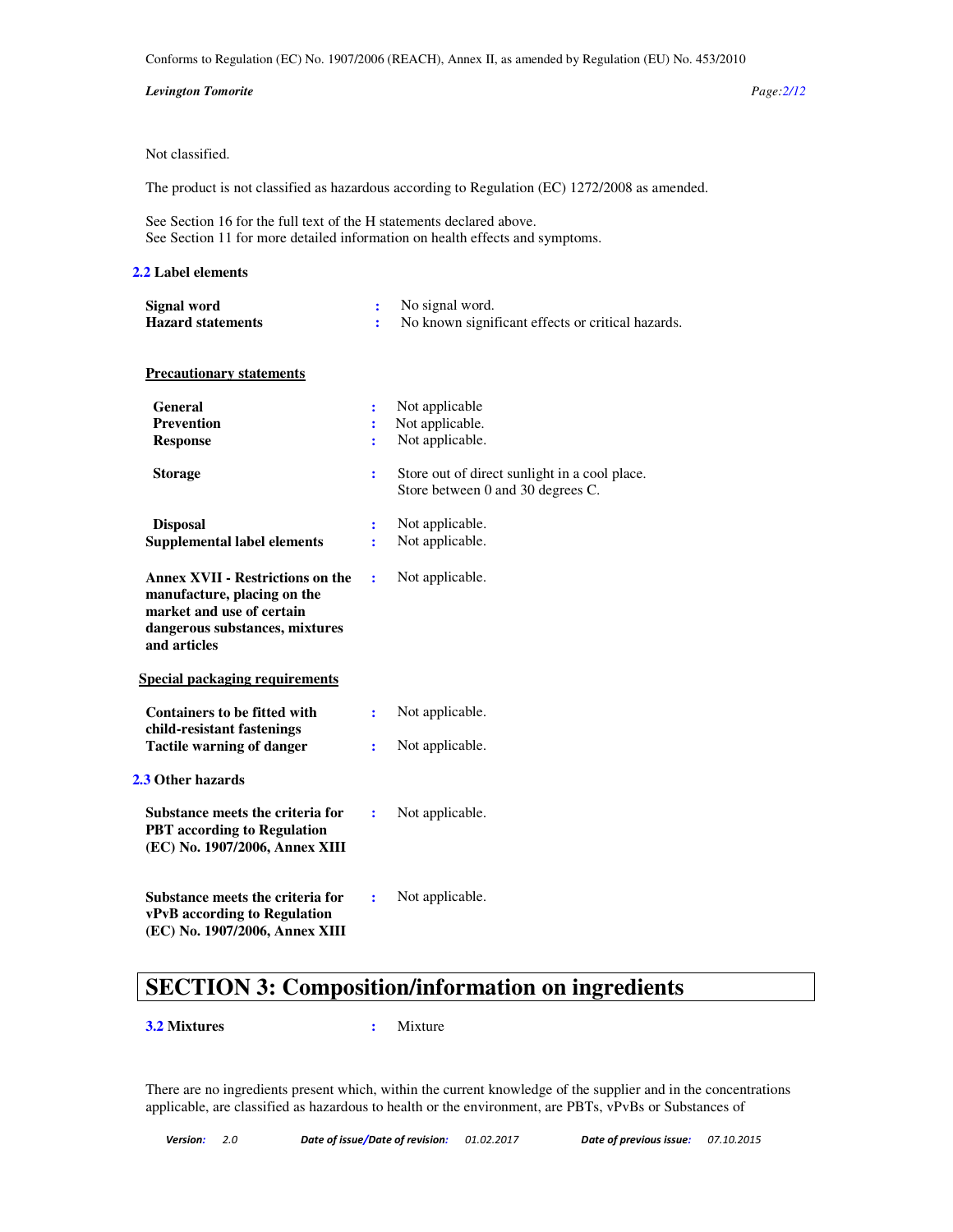#### *Levington Tomorite Page:3/12*

equivalent concern, or have been assigned a workplace exposure limit and hence require reporting in this section.

### **Occupational exposure limits, if available, are listed in Section 8.**

### **SECTION 4: First aid measures**

### **4.1 Description of first aid measures**

| Eve contact                       | ٠ | Immediately flush eyes with plenty of water, occasionally lifting the<br>upper and lower eyelids. Check for and remove any contact lenses. |
|-----------------------------------|---|--------------------------------------------------------------------------------------------------------------------------------------------|
|                                   |   | Get medical attention if irritation occurs.                                                                                                |
| <b>Inhalation</b>                 | ÷ | Remove victim to fresh air and keep at rest in a position comfortable                                                                      |
|                                   |   | for breathing. Get medical attention if symptoms occur.                                                                                    |
| <b>Skin contact</b>               | ÷ | Flush contaminated skin with plenty of water. Remove contaminated                                                                          |
|                                   |   | clothing and shoes. Get medical attention if symptoms occur.                                                                               |
| Ingestion                         | ÷ | Wash out mouth with water. If material has been swallowed and the                                                                          |
|                                   |   | exposed person is conscious, give small quantities of water to drink.                                                                      |
|                                   |   | Do not induce vomiting unless directed to do so by medical                                                                                 |
|                                   |   | personnel. Get medical attention if symptoms occur.                                                                                        |
| <b>Protection of first-aiders</b> | ٠ | No action shall be taken involving any personal risk or without                                                                            |
|                                   |   | suitable training.                                                                                                                         |

### **4.2 Most important symptoms and effects, both acute and delayed**

### **Potential acute health effects**

| Eve contact<br><b>Inhalation</b><br><b>Skin contact</b><br>Ingestion | ÷<br>÷ | No known significant effects or critical hazards.<br>No known significant effects or critical hazards.<br>No known significant effects or critical hazards.<br>No known significant effects or critical hazards. |
|----------------------------------------------------------------------|--------|------------------------------------------------------------------------------------------------------------------------------------------------------------------------------------------------------------------|
| Over-exposure signs/symptoms                                         |        |                                                                                                                                                                                                                  |
| Eve contact                                                          | :      | No specific data.                                                                                                                                                                                                |
| <b>Inhalation</b>                                                    | ÷      | No specific data.                                                                                                                                                                                                |
| <b>Skin contact</b>                                                  | :      | No specific data.                                                                                                                                                                                                |
| Ingestion                                                            | ÷      | No specific data.                                                                                                                                                                                                |

### **4.3 Indication of any immediate medical attention and special treatment needed**

| Notes to physician         | Treat symptomatically. Contact poison treatment specialist     |
|----------------------------|----------------------------------------------------------------|
|                            | immediately if large quantities have been ingested or inhaled. |
| <b>Specific treatments</b> | No specific treatment.                                         |

# **SECTION 5: Firefighting measures**

#### **5.1 Extinguishing media**

| Suitable extinguishing media   | Use an extinguishing agent suitable for the surrounding fire. |
|--------------------------------|---------------------------------------------------------------|
| Unsuitable extinguishing media | None known.                                                   |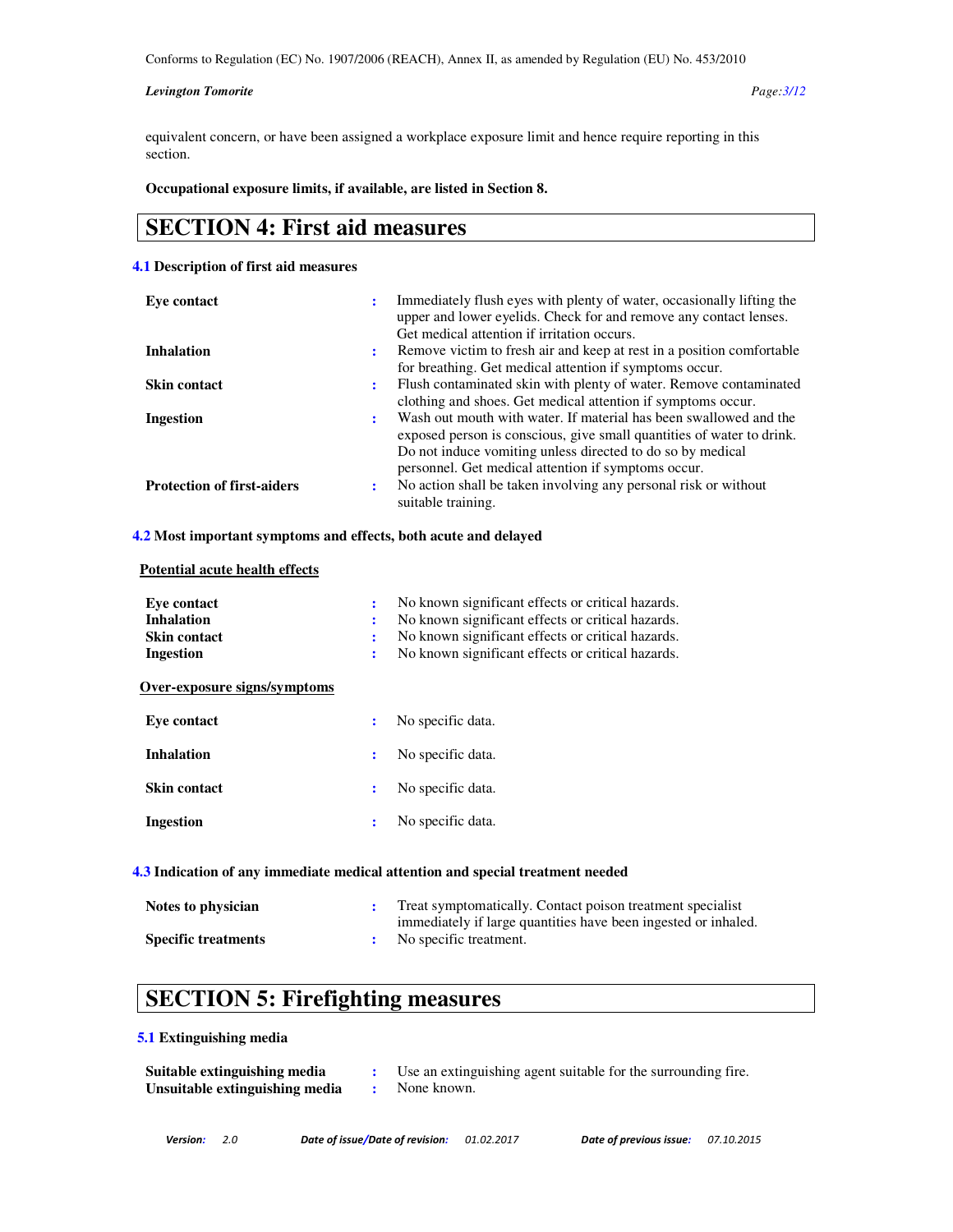Conforms to Regulation (EC) No. 1907/2006 (REACH), Annex II, as amended by Regulation (EU) No. 453/2010

#### *Levington Tomorite Page:4/12*

**5.2 Special hazards arising from the substance or mixture** 

| Hazards from the substance or<br>mixture<br><b>Hazardous thermal</b><br>decomposition products<br><b>5.3</b> Advice for firefighters | ÷<br>$\ddot{\phantom{a}}$ | In a fire or if heated, a pressure increase will occur and the container<br>may burst.<br>No specific data.                                                                                                                                                                                                                                                             |
|--------------------------------------------------------------------------------------------------------------------------------------|---------------------------|-------------------------------------------------------------------------------------------------------------------------------------------------------------------------------------------------------------------------------------------------------------------------------------------------------------------------------------------------------------------------|
| Special protective actions for                                                                                                       | ÷                         | Promptly isolate the scene by removing all persons from the vicinity                                                                                                                                                                                                                                                                                                    |
| fire-fighters                                                                                                                        |                           | of the incident if there is a fire. No action shall be taken involving<br>any personal risk or without suitable training.                                                                                                                                                                                                                                               |
| Special protective equipment for<br>fire-fighters                                                                                    | ÷                         | Fire-fighters should wear appropriate protective equipment and self-<br>contained breathing apparatus (SCBA) with a full face-piece<br>operated in positive pressure mode. Clothing for fire-fighters<br>(including helmets, protective boots and gloves) conforming to<br>European standard EN 469 will provide a basic level of protection for<br>chemical incidents. |
| <b>Additional information</b>                                                                                                        |                           | Not available.                                                                                                                                                                                                                                                                                                                                                          |

### **SECTION 6: Accidental release measures**

### **6.1 Personal precautions, protective equipment and emergency procedures**

| For non-emergency personnel<br>For emergency responders   | ÷<br>÷         | No action shall be taken involving any personal risk or without<br>suitable training. Evacuate surrounding areas. Keep unnecessary and<br>unprotected personnel from entering. Do not touch or walk through<br>spilled material. Put on appropriate personal protective equipment.<br>If specialised clothing is required to deal with the spillage, take note<br>of any information in Section 8 on suitable and unsuitable materials.<br>See also the information in "For non-emergency personnel". |  |
|-----------------------------------------------------------|----------------|-------------------------------------------------------------------------------------------------------------------------------------------------------------------------------------------------------------------------------------------------------------------------------------------------------------------------------------------------------------------------------------------------------------------------------------------------------------------------------------------------------|--|
| <b>6.2 Environmental precautions</b>                      | ÷              | Avoid dispersal of spilled material and runoff and contact with soil,<br>waterways, drains and sewers. Inform the relevant authorities if the<br>product has caused environmental pollution (sewers, waterways, soil<br>or air).                                                                                                                                                                                                                                                                      |  |
| 6.3 Methods and materials for containment and cleaning up |                |                                                                                                                                                                                                                                                                                                                                                                                                                                                                                                       |  |
| <b>Spill</b>                                              | $\ddot{\cdot}$ | Stop leak if without risk. Move containers from spill area. Prevent<br>entry into sewers, water courses, basements or confined areas. Wash<br>spillages into an effluent treatment plant or proceed as follows.<br>Contain and collect spillage with non-combustible, absorbent<br>material e.g. sand, earth, vermiculite or diatomaceous earth and place<br>in container for disposal according to local regulations. Dispose of<br>via a licensed waste disposal contractor.                        |  |
| <b>6.4 Reference to other sections</b>                    | $\ddot{\cdot}$ | See Section 1 for emergency contact information.<br>See Section 8 for information on appropriate personal protective<br>equipment.<br>See Section 13 for additional waste treatment information.                                                                                                                                                                                                                                                                                                      |  |

## **SECTION 7: Handling and storage**

The information in this section contains generic advice and guidance. The list of Identified Uses in Section 1 should be consulted for any available use-specific information provided in the Exposure Scenario(s).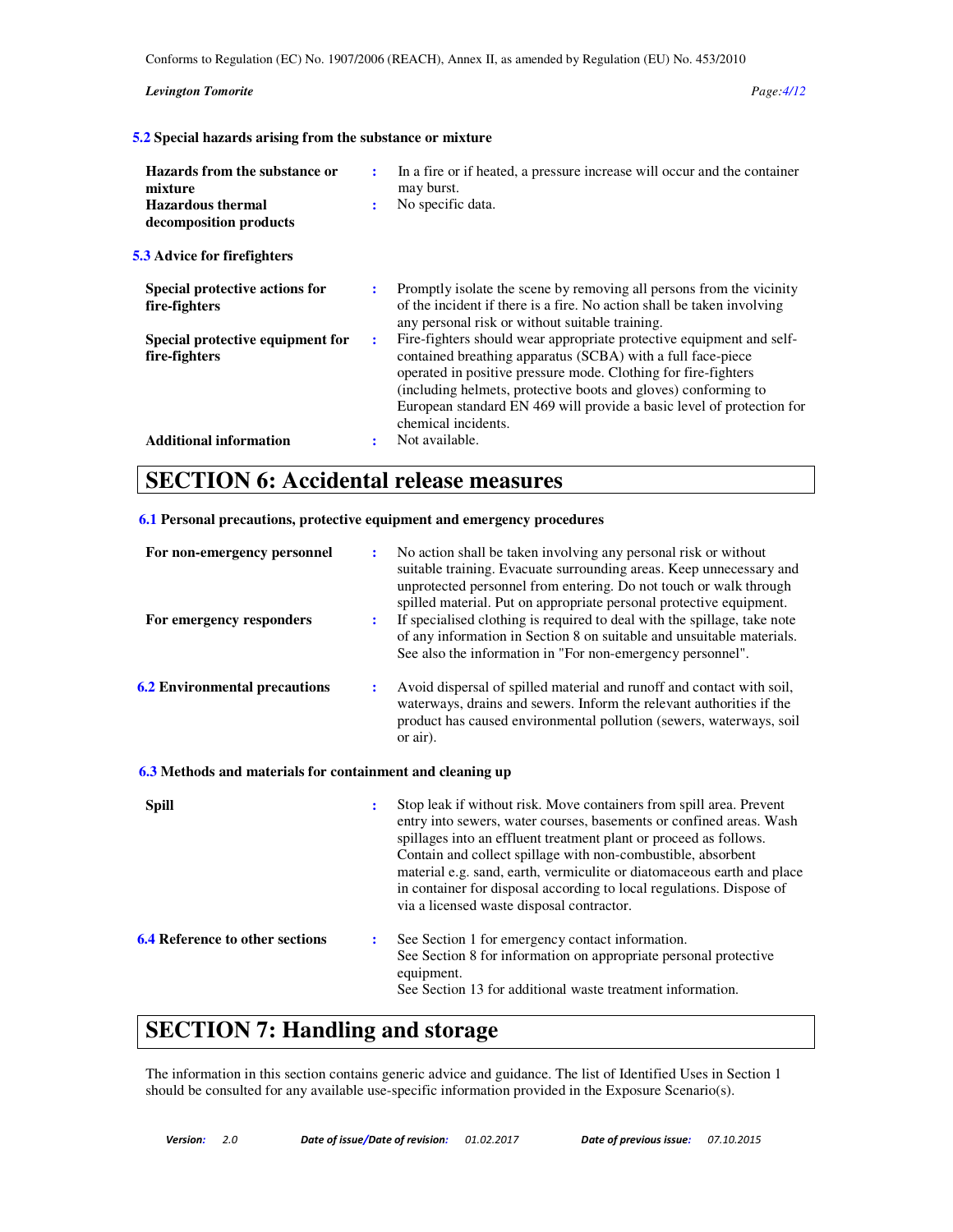| <b>Levington Tomorite</b>                                               |        | Page: 5/12                                                                                                                                                                                                                                                                                                                                                                                                                                                                                                         |
|-------------------------------------------------------------------------|--------|--------------------------------------------------------------------------------------------------------------------------------------------------------------------------------------------------------------------------------------------------------------------------------------------------------------------------------------------------------------------------------------------------------------------------------------------------------------------------------------------------------------------|
| <b>7.1 Precautions for safe handling</b>                                |        |                                                                                                                                                                                                                                                                                                                                                                                                                                                                                                                    |
| <b>Protective measures</b><br>Advice on general occupational<br>hygiene | ÷<br>÷ | Put on appropriate personal protective equipment (see Section 8).<br>Eating, drinking and smoking should be prohibited in areas where<br>this material is handled, stored and processed. Workers should wash<br>hands and face before eating, drinking and smoking. Remove<br>contaminated clothing and protective equipment before entering<br>eating areas. See also Section 8 for additional information on hygiene<br>measures.                                                                                |
| 7.2 Conditions for safe storage,<br>including any incompatibilities     | ÷      | Store in accordance with local regulations. Store in original<br>container protected from direct sunlight in a dry, cool and well-<br>ventilated area, away from incompatible materials (see Section 10)<br>and food and drink. Keep container tightly closed and sealed until<br>ready for use. Containers that have been opened must be carefully<br>resealed and kept upright to prevent leakage. Do not store in<br>unlabeled containers. Use appropriate containment to avoid<br>environmental contamination. |
| <b>7.3</b> Specific end use(s)                                          |        |                                                                                                                                                                                                                                                                                                                                                                                                                                                                                                                    |
| <b>Recommendations</b><br>Industrial sector specific<br>solutions       |        | Not available.<br>Not available.                                                                                                                                                                                                                                                                                                                                                                                                                                                                                   |

## **SECTION 8: Exposure controls/personal protection**

The information in this section contains generic advice and guidance. Information is provided based on typical anticipated uses of the product. Additional measures might be required for bulk handling or other uses that could significantly increase worker exposure or environmental releases.

### **8.1 Control parameters**

| <b>Occupational exposure limits</b>         |   |                                                                                                                                                                                                                                                                                                                                                                                                                                                                                                                                                                                                                                                                                                                                                                                                                                                                                                                                                                                                                                           |
|---------------------------------------------|---|-------------------------------------------------------------------------------------------------------------------------------------------------------------------------------------------------------------------------------------------------------------------------------------------------------------------------------------------------------------------------------------------------------------------------------------------------------------------------------------------------------------------------------------------------------------------------------------------------------------------------------------------------------------------------------------------------------------------------------------------------------------------------------------------------------------------------------------------------------------------------------------------------------------------------------------------------------------------------------------------------------------------------------------------|
| No exposure limit value known.              |   |                                                                                                                                                                                                                                                                                                                                                                                                                                                                                                                                                                                                                                                                                                                                                                                                                                                                                                                                                                                                                                           |
| <b>Recommended monitoring</b><br>procedures | ÷ | If this product contains ingredients with exposure limits, personal,<br>workplace atmosphere or biological monitoring may be required to<br>determine the effectiveness of the ventilation or other control<br>measures and/or the necessity to use respiratory protective<br>equipment. Reference should be made to monitoring standards, such<br>as the following: European Standard EN 689 (Workplace<br>atmospheres - Guidance for the assessment of exposure by<br>inhalation to chemical agents for comparison with limit values and<br>measurement strategy) European Standard EN 14042 (Workplace<br>atmospheres - Guide for the application and use of procedures for<br>the assessment of exposure to chemical and biological agents)<br>European Standard EN 482 (Workplace atmospheres - General<br>requirements for the performance of procedures for the<br>measurement of chemical agents) Reference to national guidance<br>documents for methods for the determination of hazardous<br>substances will also be required. |
| <b>DNEL/DMEL Summary</b>                    | ÷ | Not available.                                                                                                                                                                                                                                                                                                                                                                                                                                                                                                                                                                                                                                                                                                                                                                                                                                                                                                                                                                                                                            |
| <b>PNEC Summary</b>                         | ÷ | Not available.                                                                                                                                                                                                                                                                                                                                                                                                                                                                                                                                                                                                                                                                                                                                                                                                                                                                                                                                                                                                                            |
| <b>8.2 Exposure controls</b>                |   |                                                                                                                                                                                                                                                                                                                                                                                                                                                                                                                                                                                                                                                                                                                                                                                                                                                                                                                                                                                                                                           |
|                                             |   |                                                                                                                                                                                                                                                                                                                                                                                                                                                                                                                                                                                                                                                                                                                                                                                                                                                                                                                                                                                                                                           |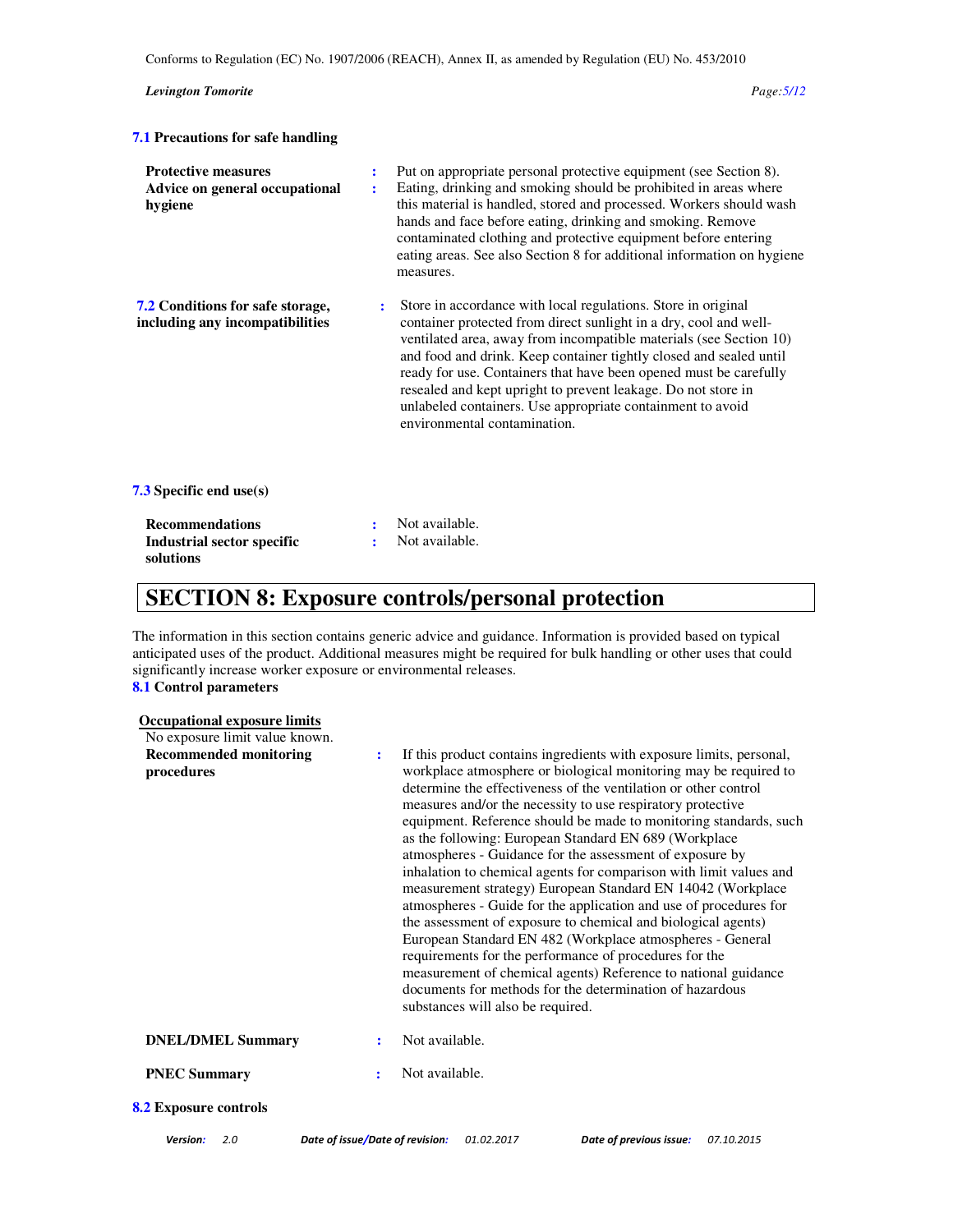### *Levington Tomorite Page:6/12*

| Appropriate engineering controls       | $\ddot{\phantom{a}}$ | Good general ventilation should be sufficient to control worker<br>exposure to airborne contaminants.                                                                                                                                                                                                                                                                                              |
|----------------------------------------|----------------------|----------------------------------------------------------------------------------------------------------------------------------------------------------------------------------------------------------------------------------------------------------------------------------------------------------------------------------------------------------------------------------------------------|
| <b>Individual protection measures</b>  |                      |                                                                                                                                                                                                                                                                                                                                                                                                    |
| <b>Hygiene measures</b>                | ÷                    | Wash hands, forearms and face thoroughly after handling chemical<br>products, before eating, smoking and using the lavatory and at the<br>end of the working period. Appropriate techniques should be used to<br>remove potentially contaminated clothing. Wash contaminated<br>clothing before reusing. Ensure that eyewash stations and safety<br>showers are close to the workstation location. |
| <b>Eye/face protection</b>             | $\ddot{\cdot}$       | Safety eyewear complying with an approved standard should be<br>used when a risk assessment indicates this is necessary to avoid<br>exposure to liquid splashes, mists, gases or dusts. If contact is<br>possible, the following protection should be worn, unless the<br>assessment indicates a higher degree of protection: safety glasses<br>with side-shields.                                 |
| <b>Skin protection</b>                 |                      |                                                                                                                                                                                                                                                                                                                                                                                                    |
| <b>Hand protection</b>                 | ÷                    | Chemical-resistant, impervious gloves complying with an approved<br>standard should be worn at all times when handling chemical<br>products if a risk assessment indicates this is necessary.Chemical-<br>resistant, impervious gloves complying with an approved standard<br>should be worn at all times when handling chemical products if a<br>risk assessment indicates this is necessary.     |
| <b>Body protection</b>                 | $\ddot{\cdot}$       | Personal protective equipment for the body should be selected based<br>on the task being performed and the risks involved and should be<br>approved by a specialist before handling this product.                                                                                                                                                                                                  |
| Other skin protection                  | $\ddot{\cdot}$       | Appropriate footwear and any additional skin protection measures<br>should be selected based on the task being performed and the risks<br>involved and should be approved by a specialist before handling this<br>product.                                                                                                                                                                         |
| <b>Respiratory protection</b>          | ÷                    | Use a properly fitted, air-purifying or air-fed respirator complying<br>with an approved standard if a risk assessment indicates this is<br>necessary. Respirator selection must be based on known or<br>anticipated exposure levels, the hazards of the product and the safe<br>working limits of the selected respirator.                                                                        |
| <b>Environmental exposure controls</b> | $\ddot{\cdot}$       | Emissions from ventilation or work process equipment should be<br>checked to ensure they comply with the requirements of<br>environmental protection legislation. In some cases, fume scrubbers,<br>filters or engineering modifications to the process equipment will be<br>necessary to reduce emissions to acceptable levels.                                                                   |

# **SECTION 9: Physical and chemical properties**

### **9.1 Information on basic physical and chemical properties**

### **Appearance**

| <b>Physical state</b><br><b>Color</b> | $\mathbf{r}$ | liquid [free flowing liquid]<br>Brown. |
|---------------------------------------|--------------|----------------------------------------|
| Odor<br>рH                            |              | : Odourless<br>$\cdot$ 6               |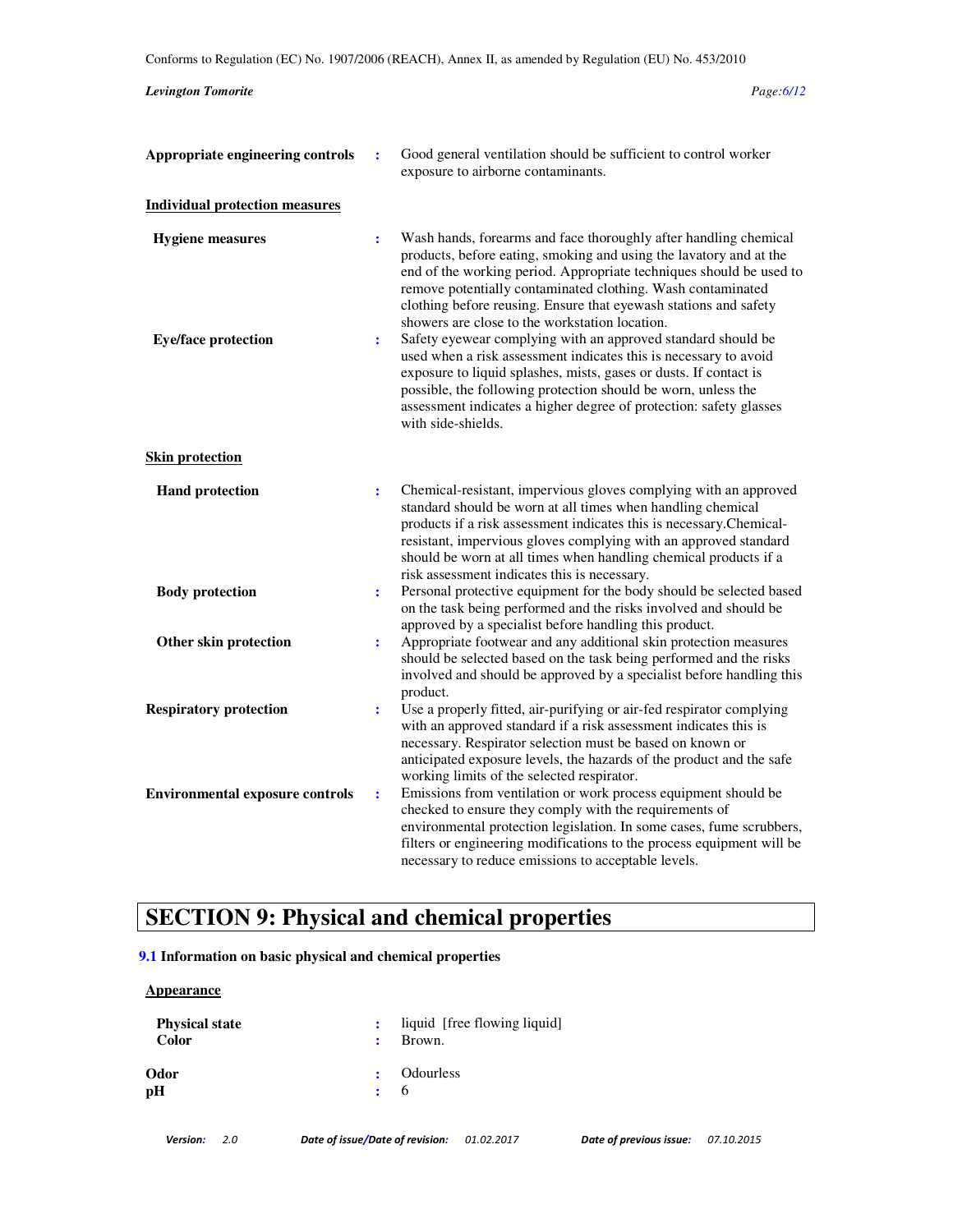### *Levington Tomorite Page:7/12*

| Initial boiling point and boiling | Not Applicable |
|-----------------------------------|----------------|
| range                             |                |
| <b>Flash point</b>                | Not available. |
| Flammability (solid, gas)         | Not available. |
| <b>Relative density</b>           | Not available. |
| Solubility(ies)                   | Not available. |

**9.2 Other information**

No additional information.

# **SECTION 10: Stability and reactivity**

| <b>10.1 Reactivity</b>                            |                      | No specific test data related to reactivity available for this product or<br>its ingredients.           |
|---------------------------------------------------|----------------------|---------------------------------------------------------------------------------------------------------|
| <b>10.2</b> Chemical stability                    |                      | The product is stable.                                                                                  |
| <b>10.3 Possibility of hazardous</b><br>reactions | $\ddot{\phantom{a}}$ | Under normal conditions of storage and use, hazardous reactions<br>will not occur.                      |
| <b>10.4 Conditions to avoid</b>                   |                      | No specific data.                                                                                       |
| 10.5 Incompatible materials                       | ÷                    | No specific data.                                                                                       |
| <b>10.6 Hazardous decomposition</b><br>products   | ÷                    | Under normal conditions of storage and use, hazardous<br>decomposition products should not be produced. |

# **SECTION 11: Toxicological information**

### **11.1 Information on toxicological effects**

| <b>Acute toxicity</b>           |                                               |
|---------------------------------|-----------------------------------------------|
| <b>Conclusion/Summary</b>       | Not available.<br>÷                           |
| <b>Acute toxicity estimates</b> |                                               |
| Not available.                  |                                               |
| <b>Irritation/Corrosion</b>     |                                               |
| <b>Conclusion/Summary</b>       |                                               |
| Skin                            | Not available.<br>$\ddot{\cdot}$              |
| <b>Eyes</b>                     | Not available.<br>÷                           |
| <b>Respiratory</b>              | Not available.<br>÷                           |
| Sensitization                   |                                               |
| <b>Conclusion/Summary</b>       |                                               |
| Skin                            | Not available.<br>÷                           |
| <b>Respiratory</b>              | Not available.<br>÷                           |
| <b>Mutagenicity</b>             |                                               |
| <b>Conclusion/Summary</b>       | Not available.<br>÷                           |
| <b>Carcinogenicity</b>          |                                               |
| Version:<br>2.0                 | Date of issue/Date of revision:<br>01.02.2017 |

Date of previous issue: 07.10.2015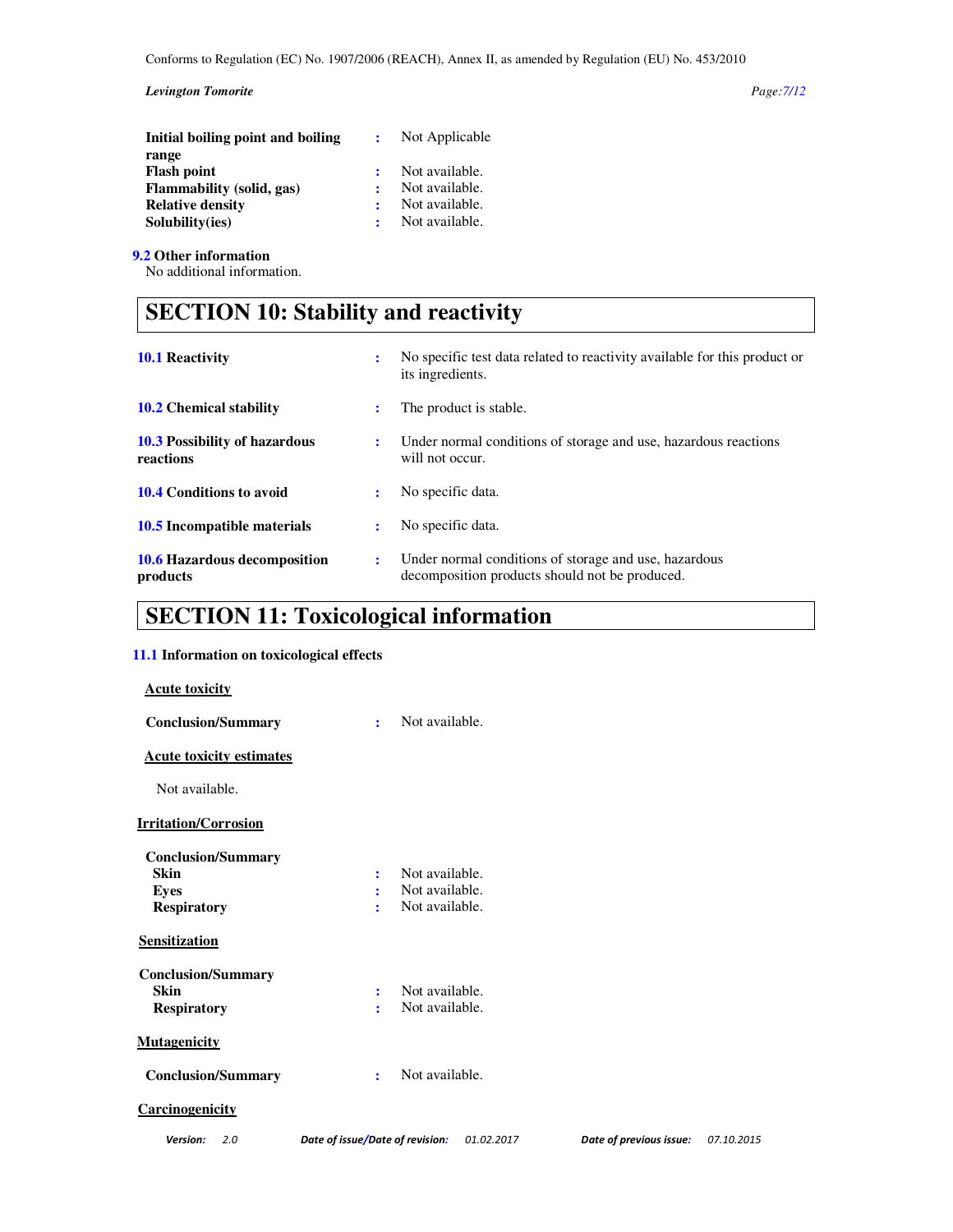### *Levington Tomorite Page:8/12*

| <b>Conclusion/Summary</b>                                                                                                         | ÷                             | Not available.                                                                                                                                                                                                                                                        |
|-----------------------------------------------------------------------------------------------------------------------------------|-------------------------------|-----------------------------------------------------------------------------------------------------------------------------------------------------------------------------------------------------------------------------------------------------------------------|
| <b>Reproductive toxicity</b>                                                                                                      |                               |                                                                                                                                                                                                                                                                       |
| <b>Conclusion/Summary</b>                                                                                                         | ÷                             | Not available.                                                                                                                                                                                                                                                        |
| <b>Teratogenicity</b>                                                                                                             |                               |                                                                                                                                                                                                                                                                       |
| <b>Conclusion/Summary</b>                                                                                                         | ÷                             | Not available.                                                                                                                                                                                                                                                        |
| <b>Specific target organ toxicity (single exposure)</b><br>Not available.                                                         |                               |                                                                                                                                                                                                                                                                       |
| <b>Specific target organ toxicity (repeated exposure)</b><br>Not available.                                                       |                               |                                                                                                                                                                                                                                                                       |
| <b>Aspiration hazard</b><br>Not available.                                                                                        |                               |                                                                                                                                                                                                                                                                       |
| Information on the likely routes<br>of exposure                                                                                   | $\mathbf{r}$                  | Not available.                                                                                                                                                                                                                                                        |
| <b>Potential acute health effects</b>                                                                                             |                               |                                                                                                                                                                                                                                                                       |
| <b>Eye contact</b><br><b>Inhalation</b><br><b>Skin contact</b><br><b>Ingestion</b>                                                | $\ddot{\cdot}$<br>÷<br>÷<br>÷ | No known significant effects or critical hazards.<br>No known significant effects or critical hazards.<br>No known significant effects or critical hazards.<br>No known significant effects or critical hazards.                                                      |
| Symptoms related to the physical, chemical and toxicological characteristics                                                      |                               |                                                                                                                                                                                                                                                                       |
| Eye contact<br><b>Inhalation</b><br><b>Skin contact</b><br>Ingestion                                                              | ÷<br>÷<br>÷<br>÷              | No specific data.<br>No specific data.<br>No specific data.<br>No specific data.                                                                                                                                                                                      |
|                                                                                                                                   |                               | Delayed and immediate effects and also chronic effects from short and long term exposure                                                                                                                                                                              |
| <b>Short term exposure</b><br><b>Potential immediate effects</b><br><b>Potential delayed effects</b><br><b>Long term exposure</b> | ÷                             | : Not available.<br>Not available.                                                                                                                                                                                                                                    |
| <b>Potential immediate effects</b><br><b>Potential delayed effects</b>                                                            | ÷<br>÷                        | Not available.<br>Not available.                                                                                                                                                                                                                                      |
| <b>Potential chronic health effects</b>                                                                                           |                               |                                                                                                                                                                                                                                                                       |
| <b>Conclusion/Summary</b>                                                                                                         | $\ddot{\cdot}$                | Not available.                                                                                                                                                                                                                                                        |
| General<br>Carcinogenicity<br><b>Mutagenicity</b><br>Teratogenicity<br><b>Developmental effects</b>                               | :<br>÷<br>÷<br>÷              | No known significant effects or critical hazards.<br>No known significant effects or critical hazards.<br>No known significant effects or critical hazards.<br>No known significant effects or critical hazards.<br>No known significant effects or critical hazards. |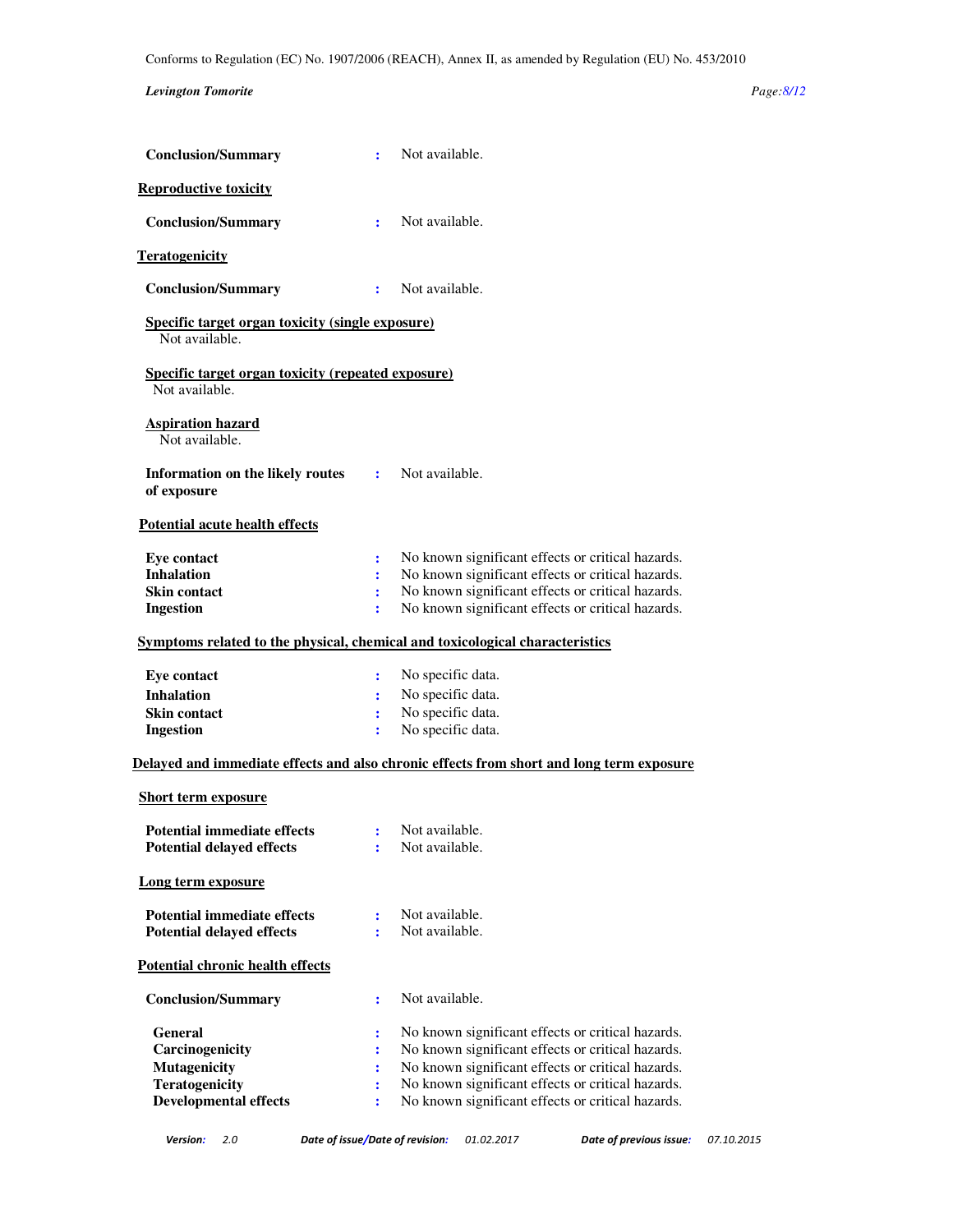*Levington Tomorite Page:9/12* 

**Fertility effects** : No known significant effects or critical hazards.

## **SECTION 12: Ecological information**

| 12.1 Toxicity                                 |              |                                                             |
|-----------------------------------------------|--------------|-------------------------------------------------------------|
| <b>Conclusion/Summary</b>                     | ÷            | Not available.                                              |
| 12.2 Persistence and degradability            |              |                                                             |
| <b>Conclusion/Summary</b>                     | $\mathbf{r}$ | Not available.                                              |
| 12.3 Bioaccumulative potential Not available. |              |                                                             |
| 12.4 Mobility in soil                         |              |                                                             |
| Soil/water partition coefficient<br>(KOC)     | ÷            | Not available.                                              |
| <b>Mobility</b>                               | ÷            | Not available.                                              |
| 12.5 Results of PBT and vPvB assessment       |              |                                                             |
| <b>PBT</b>                                    | ÷            | P: Not available.<br>B: Not available.<br>T: Not available. |
| vPvB                                          | ÷            | vP: Not available.<br>vB: Not available.                    |
| 12.6 Other adverse effects                    | :            | No known significant effects or critical hazards.           |

# **SECTION 13: Disposal considerations**

The information in this section contains generic advice and guidance. The list of Identified Uses in Section 1 should be consulted for any available use-specific information provided in the Exposure Scenario(s).

### **13.1 Waste treatment methods**

### **Product**

| <b>Methods of disposal</b> | ÷ | Disposal of this product, solutions and any by-products should at all<br>times comply with the requirements of environmental protection and<br>waste disposal legislation and any regional local authority<br>requirements. Dispose of surplus and non-recyclable products via a<br>licensed waste disposal contractor. Do not contaminate water with<br>the product or its container. |
|----------------------------|---|----------------------------------------------------------------------------------------------------------------------------------------------------------------------------------------------------------------------------------------------------------------------------------------------------------------------------------------------------------------------------------------|
| <b>Hazardous</b> waste     | ÷ | Within the present knowledge of the supplier, this product is not<br>regarded as hazardous waste, as defined by EU Directive<br>91/689/EEC.                                                                                                                                                                                                                                            |

### **European waste catalogue (EWC)**

| <b>Waste code</b> |     |                                 |            | <b>Waste designation</b> |            |
|-------------------|-----|---------------------------------|------------|--------------------------|------------|
|                   |     | -                               |            | Not available.           |            |
| <b>Version:</b>   | 2.0 | Date of issue/Date of revision: | 01.02.2017 | Date of previous issue:  | 07.10.2015 |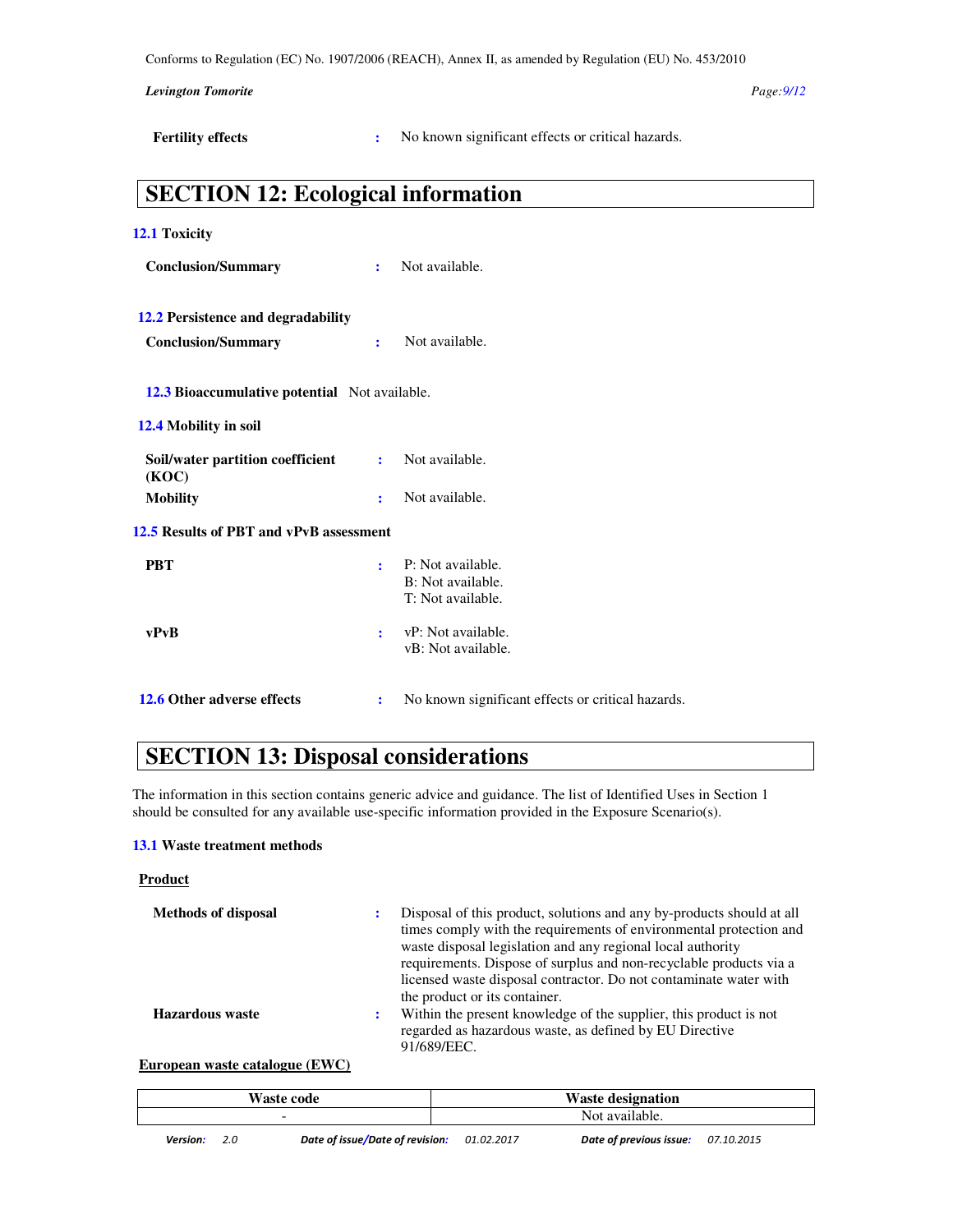Conforms to Regulation (EC) No. 1907/2006 (REACH), Annex II, as amended by Regulation (EU) No. 453/2010

*Levington Tomorite Page:10/12* 

| <b>Packaging</b>           |   |                                                                                                                                                                                                                                              |
|----------------------------|---|----------------------------------------------------------------------------------------------------------------------------------------------------------------------------------------------------------------------------------------------|
| <b>Methods of disposal</b> | ÷ | Waste packaging should be recycled. Incineration or landfill should<br>only be considered when recycling is not feasible.                                                                                                                    |
| <b>Special precautions</b> | ÷ | This material and its container must be disposed of in a safe way.<br>Empty containers or liners may retain some product residues. Avoid<br>dispersal of spilled material and runoff and contact with soil,<br>waterways, drains and sewers. |

# **SECTION 14: Transport information**

|                      | <b>ADR/RID</b>    | <b>ADN</b>        | <b>IMDG</b>              | <b>JATA</b>       |
|----------------------|-------------------|-------------------|--------------------------|-------------------|
|                      |                   |                   |                          |                   |
| 14.1 UN number       |                   | ۰                 |                          |                   |
|                      |                   |                   |                          |                   |
| 14.2 UN proper       | Not classified as | Not classified as | Not classified as        | Not classified as |
| shipping name        | dangerous         | dangerous         | dangerous                | dangerous         |
| 14.3 Transport       |                   |                   |                          |                   |
| hazard class(es)     | Not applicable    | Not applicable    | Not applicable           | Not applicable    |
| 14.4 Packing         |                   |                   | $\overline{\phantom{a}}$ |                   |
| group                |                   |                   |                          |                   |
| 14.5.                | No.               | No.               | No.                      | No.               |
| <b>Environmental</b> |                   |                   |                          |                   |
| hazards              |                   |                   |                          |                   |
| <b>Additional</b>    | Tunnel code: -    |                   | Marine pollutant:<br>No. |                   |
| information          |                   |                   |                          |                   |

**14.6 Special precautions for user :** Transport within user's premises: always transport in closed containers that are upright and secure. Ensure that persons transporting the product know what to do in the event of an accident or spillage.

**14.7 Transport in bulk according to Annex II of MARPOL 73/78 and the IBC Code** 

Not available.

### **SECTION 15: Regulatory information**

**15.1 Safety, health and environmental regulations/legislation specific for the substance or mixture** 

| EU Regulation (EC) No. 1907/2006 (REACH)                |
|---------------------------------------------------------|
| Annex XIV - List of substances subject to authorization |
| <b>Annex XIV:</b> None of the components are listed.    |

 **Substances of very high concern:** None of the components are listed.

**Other EU regulations**

| <b>Europe inventory</b>         | At least one component is not listed. |
|---------------------------------|---------------------------------------|
| Integrated pollution prevention | Not listed                            |
| and control list (IPPC) - Air   |                                       |
| Integrated pollution prevention | Not listed                            |
|                                 |                                       |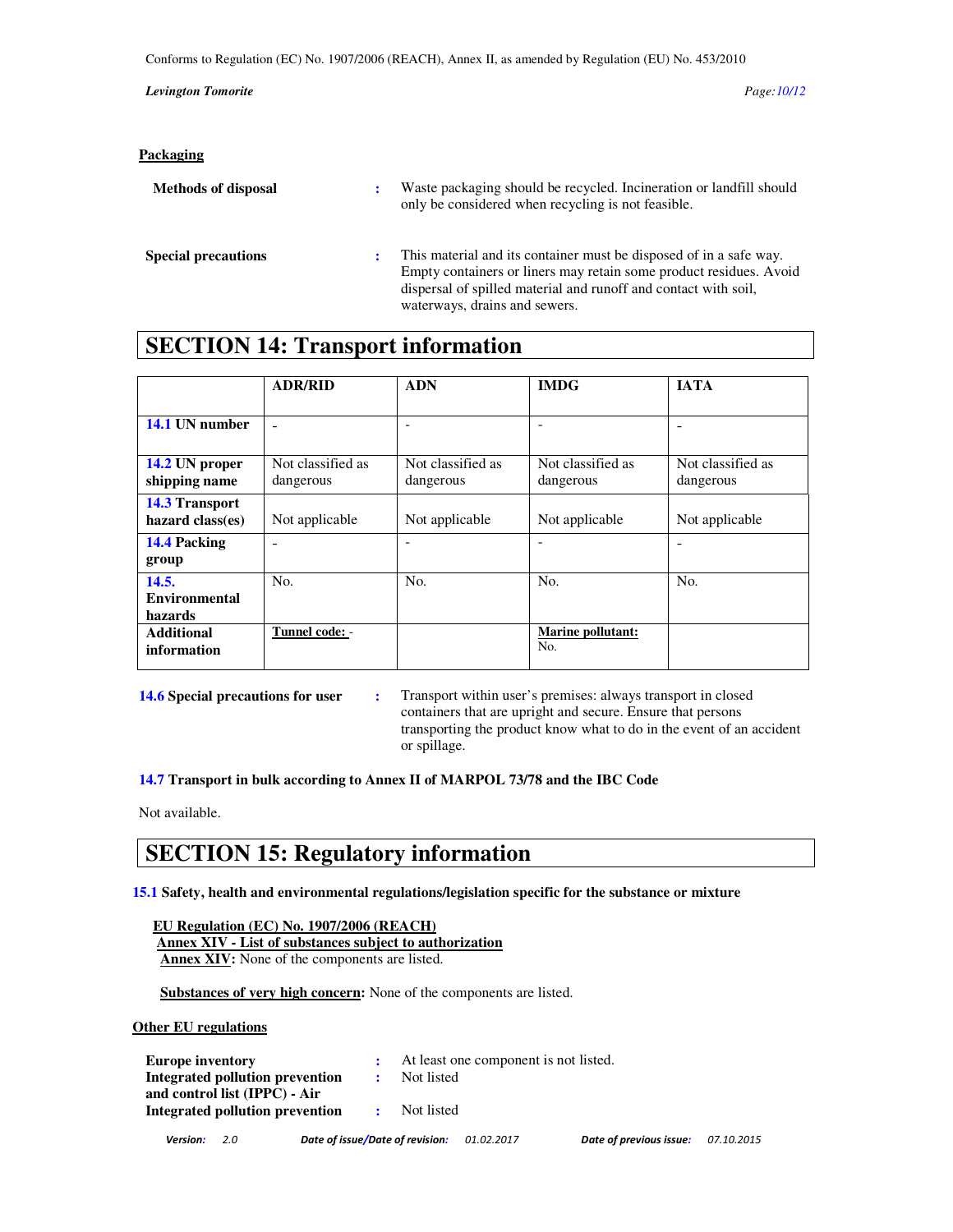#### *Levington Tomorite Page:11/12*

**and control list (IPPC) - Water**

**Aerosol dispensers :** Not applicable.

### **Seveso Directive**

This product is not controlled under the Seveso Directive.

#### **National regulations**

#### **International regulations**

**Montreal Protocol (Annexes A, B, C, E)** None of the components are listed. **Stockholm Convention on Persistent Organic Pollutants**

**Annex A - Elimination - Production**

None of the components are listed.

**Annex A - Elimination - Use** None of the components are listed.

**Annex B - Restriction - Production** None of the components are listed.

**Annex B - Restriction - Use** None of the components are listed.

### **Annex C - Unintentional - Production**

None of the components are listed.

### **Rotterdam Convention on Prior Inform Consent (PIC)**

### **UNECE Aarhus Protocol on POPs and Heavy Metals**

**Heavy metals - Annex 1** None of the components are listed.

**POPs - Annex 1 - Production** None of the components are listed.

**POPs - Annex 1 - Use** None of the components are listed.

**POPs - Annex 2** None of the components are listed.

**POPs - Annex 3** None of the components are listed.

### **International lists**

**National inventory**

**:** Not determined.